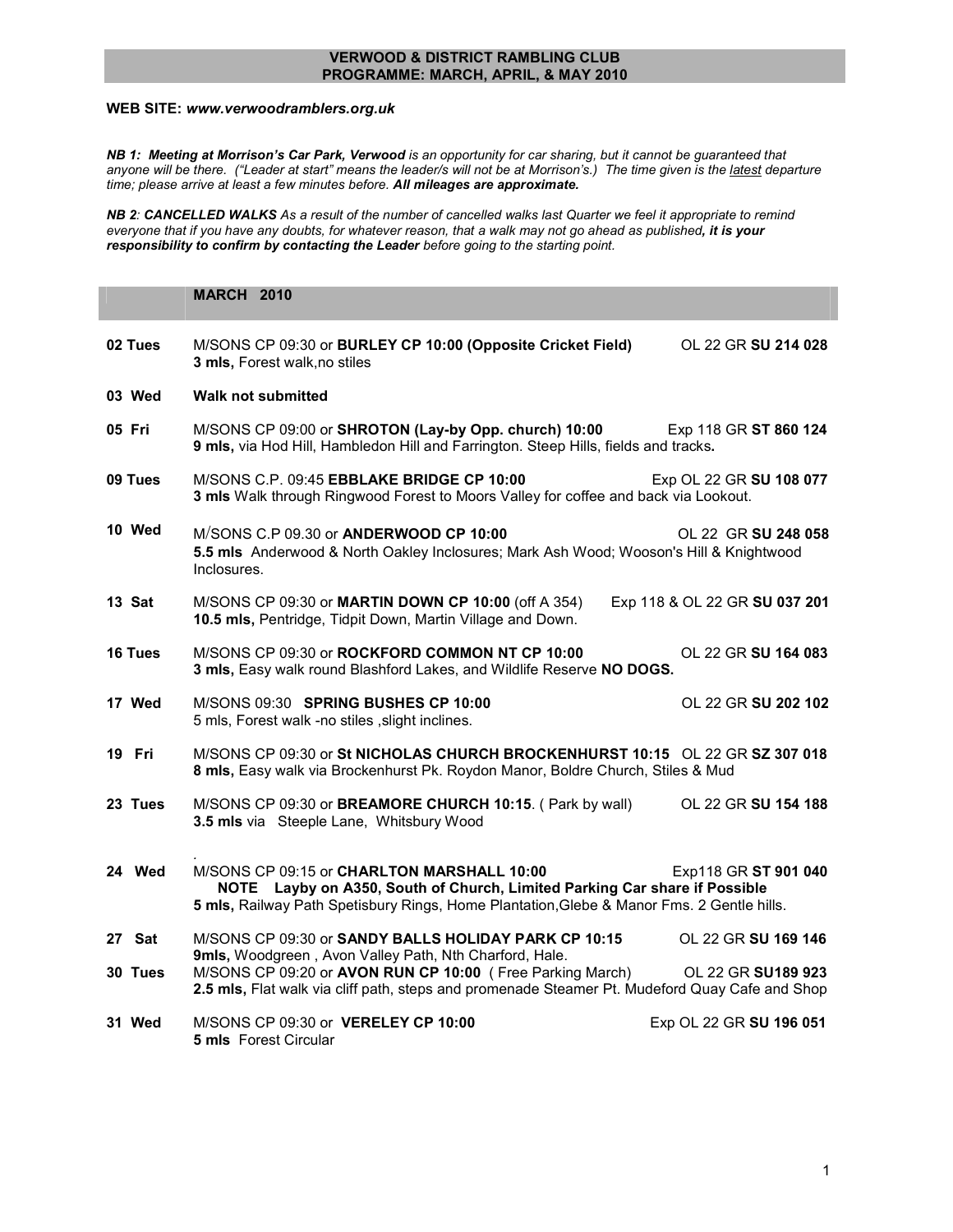|         | <b>APRIL 2010</b>                                                                                                                                                                                                                                                                                                                                                                                                                                                                                    |
|---------|------------------------------------------------------------------------------------------------------------------------------------------------------------------------------------------------------------------------------------------------------------------------------------------------------------------------------------------------------------------------------------------------------------------------------------------------------------------------------------------------------|
| 02 Fri  | NOTE: 1st SCHOOL MARGARDS LANE VERWOOD 10:00 (Pk in Lane) OL22 GR SU 082 082<br>8.5 mls, An easy Easter roam, Horton common, Woodlands Pk. Kings Wood, Maldry wood,<br>Romford, Crane. Valley. Golf Course                                                                                                                                                                                                                                                                                           |
| 06 Tues | M/SONS CP 09:30 or WHITE HART PH BISHOPSTONE 10:10<br>Exp 130 GR SU 068 258<br>3.5 mls, Short hill to downland, minor road, no stiles.                                                                                                                                                                                                                                                                                                                                                               |
| 07 Wed  | M/SONS CP 09:15 or THE MOOT CP DOWNTON 10:00<br>Exp 130 GR SU 182 214<br>5 mls Barford Down Standlynch, Trafalgar Pk, Avon Valley Path.                                                                                                                                                                                                                                                                                                                                                              |
| 10 Sat  | Walk not submitted.                                                                                                                                                                                                                                                                                                                                                                                                                                                                                  |
| 13 Tues | M/SONS CP 09:40 or CRANBORNE MANOR GARDEN CTR CP (Top) Exp 118 GR SU 056 132<br>3 mls, Cranborne Village & Estate Farm 1 long incline, no stiles, could be muddy. NO DOGS.                                                                                                                                                                                                                                                                                                                           |
| 14 Wed  | M/SONS CP 09:15 or ASDA CP CANFORD HEATH 10:00<br>Landranger 195 GR SZ 024 946<br>5 mls, Undulating via, Longfleet drive, Withy Bed, Knighton Golf Course.                                                                                                                                                                                                                                                                                                                                           |
| 16 Fri  | M/SONS CP 09:00 or ASHMORE POND 10:00<br>Exp 118 GR ST 913 180<br>10 mls Steep hills, strenuous via Wessex Ridgeway, Preston Wood Iwerne Minster Baredon<br>Down, Washers Pit Copse.                                                                                                                                                                                                                                                                                                                 |
| 20 Tues | <b>Walk not submitted</b>                                                                                                                                                                                                                                                                                                                                                                                                                                                                            |
| 21 Wed  | M/SONS CP 09:15 or <b>BROOMY WALK CP</b> 10:00<br>Exp OL 22 GR SU 197 100<br><b>5 mls</b> Forest Circular Some hills                                                                                                                                                                                                                                                                                                                                                                                 |
| 24 Sat  | M/SONS CP 09:00 or BISHOPSTOKE PLAYING FIELD CP 10:00 Exp132/OL22 GR SU 464 192<br><b>NOTE:</b> From JCN 13 M3 take A335 East then B3037 Fair Oak.<br>£3.50 parking charge at Playing Field or FREE in roadside in Chickenhall Lane: Right at RAB<br>immediately after Esso Petrol station and walk 300 yds East to Playing Fields.<br>8 mls 1 Way Flat River Walk Itchen Way to Winchester, via Brambridge Garden Ctr (Coffee stop)<br>Return by Train or Walk Back according to individual choice. |
| 27 Tues | Walk not submitted.                                                                                                                                                                                                                                                                                                                                                                                                                                                                                  |
| 28 Wed  | NOTE: ALBION INN LAYBY 10:00 (Do not use Pub parking)<br>OL22 GR SU 077 094<br>5 mls Easy walk stiles & Mud                                                                                                                                                                                                                                                                                                                                                                                          |
| 30 Fri  | M/SONS CP 09:00 or <b>MAIDEN CASTLE CP DORCHESTER 10:15</b><br>OL 15 GR SY 669 889<br>9.5 mls Strenuous Higher Ashton Fm, Ridge Hill, Hell Btm, Bronkham Hill, Pen Barn Fm,<br>Martinstown                                                                                                                                                                                                                                                                                                           |
|         | <b>MAY 2010</b>                                                                                                                                                                                                                                                                                                                                                                                                                                                                                      |
| 04 Tues | M/SONS CP 09:30 or LANGTON ARMS, TARRANT MONKTON 10:05 Exp 118 GR ST 944 088<br>3.5 mls, Short hill to downland, no stiles.                                                                                                                                                                                                                                                                                                                                                                          |
| 05 Wed  | M/SONS CP 09:15 or CADMAN POOL CP 10:00<br>OL 22 GR SU 229 123<br>5 mls Rakes Brakes Bottom, Sloden Inclosure, Splash Bridge, Broomy Lodge. Some hills.                                                                                                                                                                                                                                                                                                                                              |
| 08 Sat  | M/SONS C.P. 09:15 or EBBESBORNE WAKE C.P. 10:00<br>Exp 118 GR ST 992 241<br>8.5 mls North Hill, Farm, Compton Down and Norrington Farm. Hills, stiles and mud                                                                                                                                                                                                                                                                                                                                        |
|         |                                                                                                                                                                                                                                                                                                                                                                                                                                                                                                      |